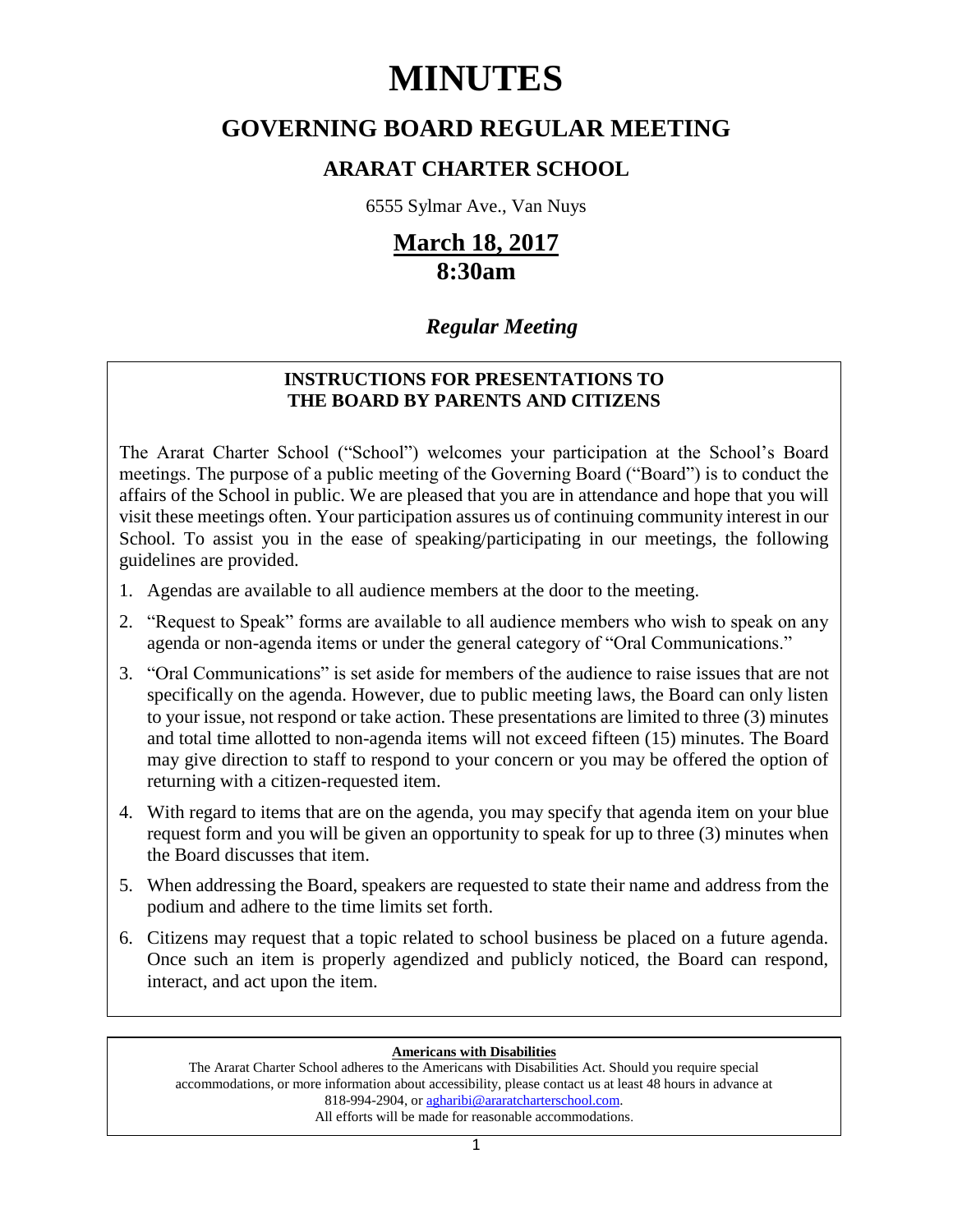#### **I. OPEN SESSION**

# **A. CALL TO ORDER:**

Meeting was called to order by Board Chairperson, Shakeh Avakian at 8:32 am.

# **B. ROLL CALL**

|                      | Present | Absent |
|----------------------|---------|--------|
| Shakeh Avakian       |         |        |
| Marlena Gonzalez     |         |        |
| Lorena Gonzalez      |         |        |
| John Henderson       |         |        |
| Silva Karayan        |         |        |
| Hermine Mahseredjian |         |        |
| Giuliana Velarde     |         |        |
|                      |         |        |

# **C. APPROVAL OF MINUTES OF BOARD MEETING OF MARCH 1, 2017**

Moved by: Mr. Henderson Seconded by: Ms. Gonzalez M. Vote: Approved Unanimously

# **II. COMMUNICATIONS**

# **A. ORAL COMMUNICATIONS:**

*Non-agenda items: no individual presentation shall be for more than three (3) minutes and the total time for this purpose shall not exceed fifteen (15) minutes. Ordinarily, Board members will not respond to presentations and no action can be taken. However, the Board may give direction to staff following a presentation.*

Nouritsa Martinyan – parent of a first grader – follow up with already expressed issues, communication of the leadership and parents are minimal. Previous concerns are not addressed. Moral of the school has been low. Parent involvements especially during fundraisings are minimal. There is a separation between the Board members, staff and parents.

Margaret Zakevosyan – Parent of a kindergartener and a first graders, expressed concern about the Armenian instruction and lack of homework.

Ani Ter-Gevorkyan, parent of a first grader – concerned about parent not being welcomed, concerned about office staff and administration not welcoming the students, school is understaffed, volunteering issue, right of observing. The parent was also concerned about lack of nurse being present daily and school cleanliness.

Liana Beglaryan mother of a  $2<sup>nd</sup>$  grader - wanting to follow up with previous issues, concern about the supervisor and valet procedures. Asking for a more friendlier office staff and school personnel who would welcome

Artak Mkrtchian, parent of a 5<sup>th</sup> grader and two  $2<sup>nd</sup>$  graders – concern about how a tardy was dealt with at campus 2, causing the  $5<sup>th</sup>$  grader embarrassment. Parent is suggesting to change the start time on one campus to accommodate the parents who have students at both campuses.

Eliza Ter-Arakelyan, mother of a 2nd grader - concerned about lack of connection between the teacher and student, and also student regressing academically.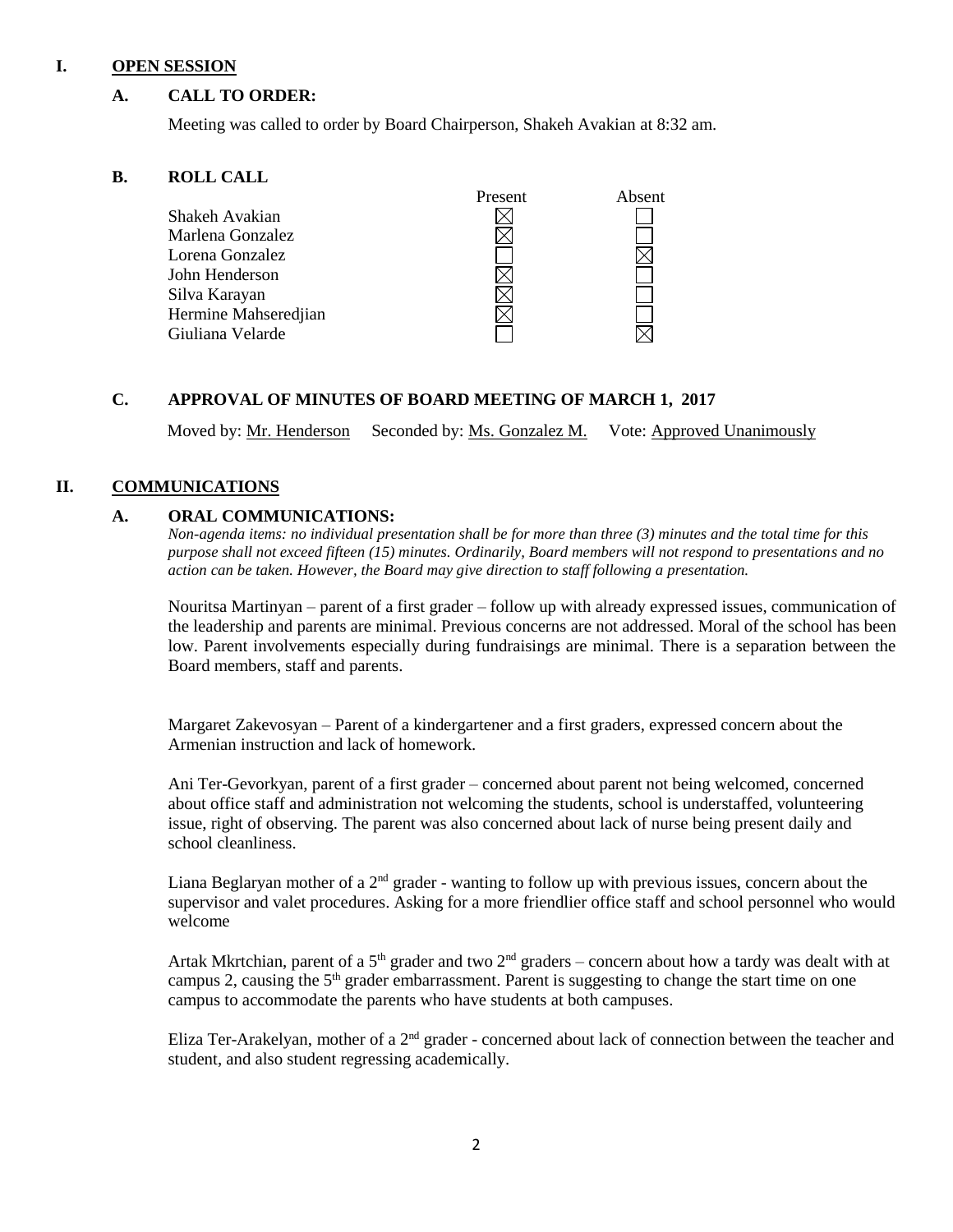The Board stated that they would work with the principal and staff directly and closely to investigate and research the above mentioned issues and will communicate the findings as well as all established procedures and policies to parents.

### **B. FOR INFORMATION: CHAIRPERSON'S REPORT**. (Attachment)

- **1. Update on Facilities:** A conference call was held between Board Chairperson, Treasurer and Principal and the Red Hook representative to discuss future partnership plans. More detail to follow.
- **2. PROP. 39 UPDATE:** On November 1, 2016, the school submitted its application for Prop. 39 facility request and has received an acknowledgement letter on December 1st. The District will base its facilities allocation on the maximum enrollment of 340 as stated in the Charter Petition. With 95.39 % ADA, the District projected in-district classroom projection will be 324.34. Because of the fact that our enrollment is stable, we do not need additional space for 2017-18. Last year LAUSD gave the school the option of going with an Alternative Facilities Use Agreement, bypassing the extended process over several months.

| ➤ | School Submits Prop. 39 Proposal         | November 1, 2016 |  |
|---|------------------------------------------|------------------|--|
| ➤ | District Responds to ADA projections     | December 1,2016  |  |
| ➤ | School's response to district's response | January 1, 2017  |  |
| ➤ | District makes preliminary offer         | February 1, 2017 |  |
| ➤ | School responds to preliminary offer     | March 1, 2017    |  |
| ➤ | District makes final offer               | April 1, 2017    |  |
| ➤ | School's reply to district's offer       | May 1, 2017      |  |
| ↘ | District's final offer                   | By end of May    |  |
|   |                                          |                  |  |

- **3. DIVERSITY PLAN UPDATE:** At the Board's last meeting, the Chairperson shared a report that included the following demographic information: Student population, staffing (certificated and classified) and governing Board makeup. The data will also address the annual goals in each of these categories based on the Diversity Plan and evaluate the extent that the school is meeting the goals for 2016-17. The report also included a description of the student recruitment efforts. The report was submitted to LAUSD at the end of October.
	- **The goals based on the Diversity Plan for 2016-17 are as follows**: student demographics, 82% White and 18% PHBAO; Certificated staff, 74.95% White and 25.05% PHBAO; and Governing Board, White 82% and PHBAO 18%.
	- **The actual data for 2016-17 is as follows**: Student demographic, 89.1% White and 10.9% PHBAO; certificated staff: 76.5% White and 23.6% PHBAO; and Governing Board is 71.5% white and 28.5% PHBAO.
	- **Challenges to be met:** Governing Board, Student demographics and certificated staff

The Diversity Committee met on March 1, 2017, and will report back to the Board. The focus of the meeting was to increase student diversity and a community outreach plan and development of Facebook. The next meeting is scheduled for March 18, 2017 at 8:00 AM.

#### **C. FOR INFORMATION: PRINCIPAL'S REPORT.** (Attachment)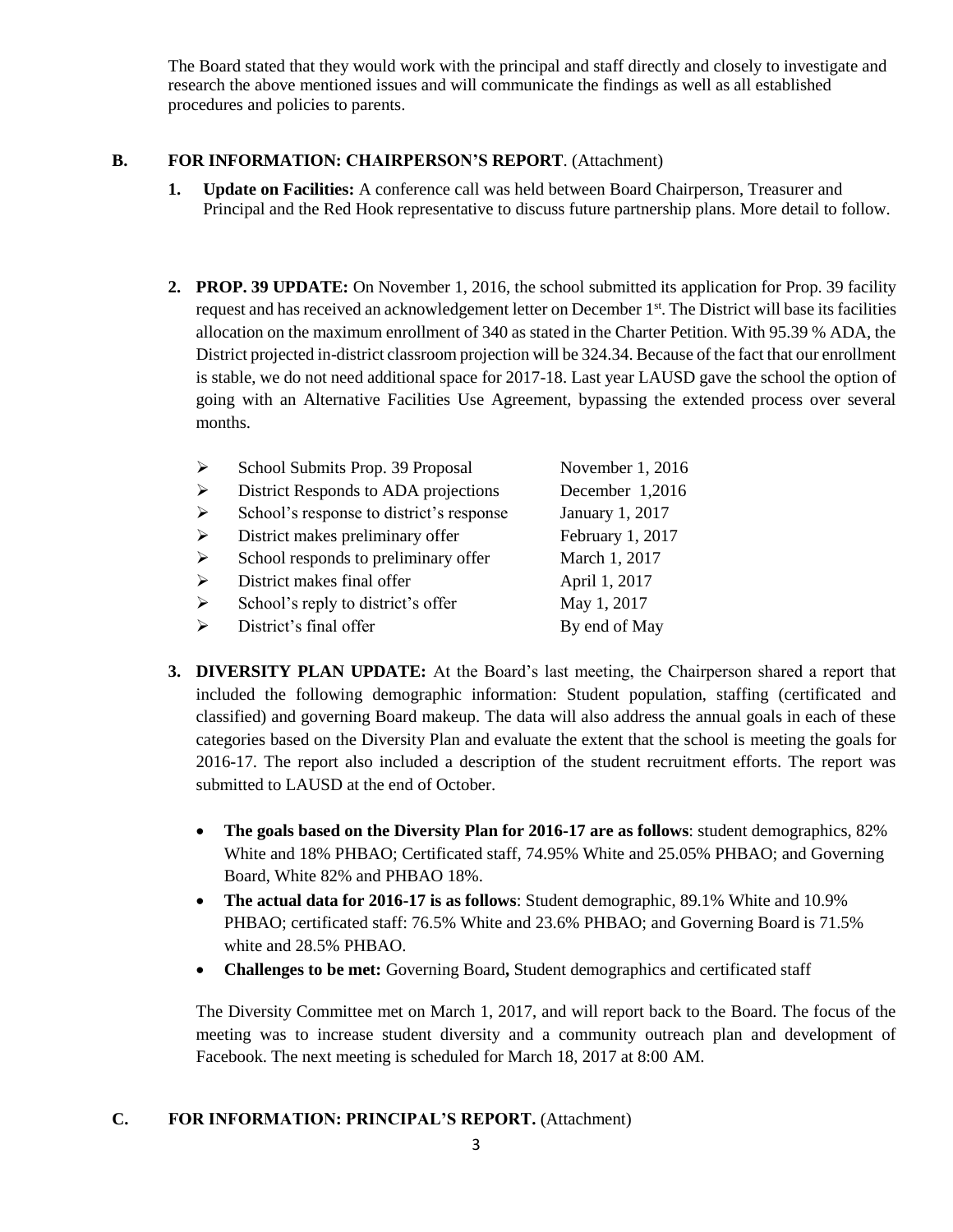### **1. Update on School Calendar of Events**

- Friday, February 27 thru March 3, 2017-Scholastic Book fair- Campus 2
- Friday, March 3, 2017-Community Open House
- Friday, March 10, 2017-Professional Development Day
- Tuesday thru Wednesday, March 14 thru 15-5<sup>th</sup> Grade Riley's Farm Trip
- Friday, March 17, 2017-Parent Conferences
- Friday, March 24, 2017-College and Career Day
- Friday, March 27, 2017-Community Open House
- Wednesday, March 29, 2017-Award Assembly

### **2. Update on School Events**

#### **Fundraisers/Donations:**

Scholastic Book fair: January 27 thru March 3, \$1200.00 gross sales Riley's Farm Donations: \$1745.00 5<sup>th</sup> Grade Walk-a-thon fundraiser scheduled for April.

### **Update on Interim Assessment Blocks**

In preparation for our upcoming Summative assessments in April, students in grades 3-5 will be taking the interim assessment practice blocks from February 8-March 3. The practice test will be in English Language Arts and Math.

# **3. Update on Prop 39**

Prop 39 office has reached out to us on March 10 inquiring our interest in an Alternative Use Agreement.

- a) November 1- submit a written facilities request to the District. The application is on the agenda for Governing Board to approve
- b) December 1- District reviews the application and the school's ADA and can make written objections and express the District reasonable ADA
- c) January 2- The school responds with any objections to Districts projections
- d) February 1- Preliminary proposal regarding space allocated to the school will be offered
- e) March 1- The school responds to the Districts offer
- f) April 1- District makes final offer
- g) May 1- The school determines to accept offer

Preliminary Proposal received on February 1 based on 324.34 ADA

Site 1: Erwin ELE space allocation: 8 teachers stations being allocated, 7 teacher classrooms and 1 special education room, 1 administrative office

Site 2: Kindergarten Learning Academy

# **Update on Facilities:**

A phone conference with RedHook was held on March 9, 2017and the key items discussed were: -Projected Cost -Property Boundaries -School Enrollment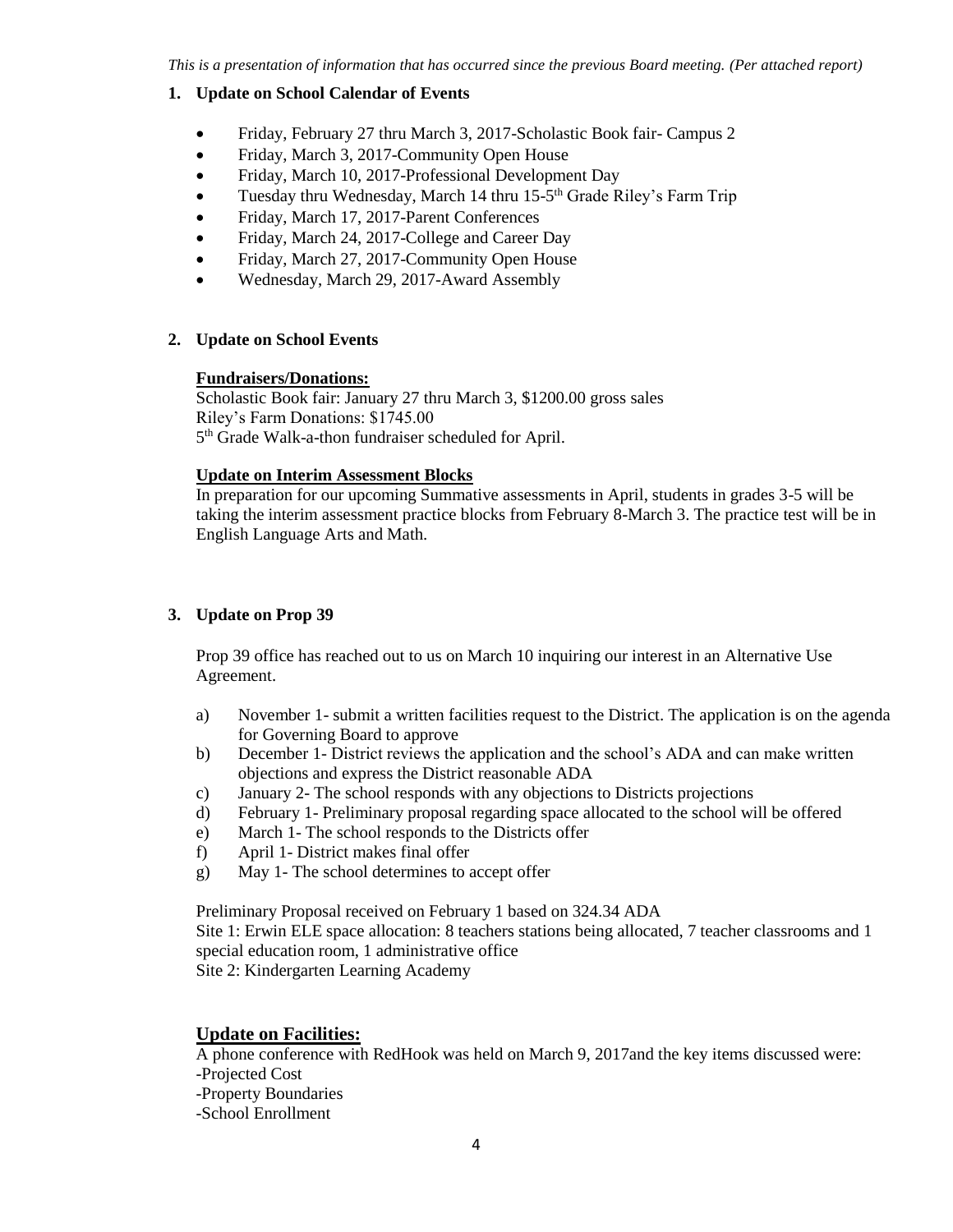### **Update on Audits, Reviews, & Mandated Reporting**

Fall 2 Data submitted March 3, 2017

#### **D. FOR INFORMATION: FINANCIAL REPORT**

*This is an update from what has transpired since the last board meeting.*

- **1. Budget to Date Update from Edtec –** Mr. Levi Kirkland explained the February budget report that entailed the following:
	- Financial Summary
	- Revenue Forecast Changes
	- Expenses Forecast Changes
	- Cash Flow Forecast
	- Balance Sheet Summary
	- Exhibits
	- Check Register February
	- Cash Flow Projections
	- Budget vs. Actual Detail

# **III. CONSENT AGENDA ITEMS**

*All matters listed under the consent agenda are considered by the Board to be routine and will be approved/enacted by the Board in one motion in the form listed below. Unless specifically requested by a Board member for further discussion or removed from the agenda, there will be no discussion of these items prior to the Board votes on them. The Principal recommends approval of all consent agenda items.*

# **Check register for the month of February was approved unanimously**

### **Recommend approval**

 Motion by: Mr. Henderson Seconded by: Prof. Mahseredjian Vote: Approved Unanimously

# **IV. ACTION ITEMS**

# **A. Approval is Requested 2 nd Financial Interim Report due to LAUSD Recommend approval**

 Motion by: Mr. Henderson Seconded by: Dr. Karayan Vote: Approved Unanimously

#### **B. Approval is Requested for selection of auditor-Wilkinson and Hadley Recommend approval**

 Motion by: Mr. Henderson Seconded by: Ms. Gonzalez M. Vote: Approved Unanimously

# **V. INFORMATION ITEMS**/**POSSIBLE ACTION:**

**A. Update for Special Education 2017-2018 SELPA Application:** Meeting was held last Wednesday with representatives from LAUSD, Fenton, KIPP and PUC. School will be notified of the outcome in the upcoming weeks.